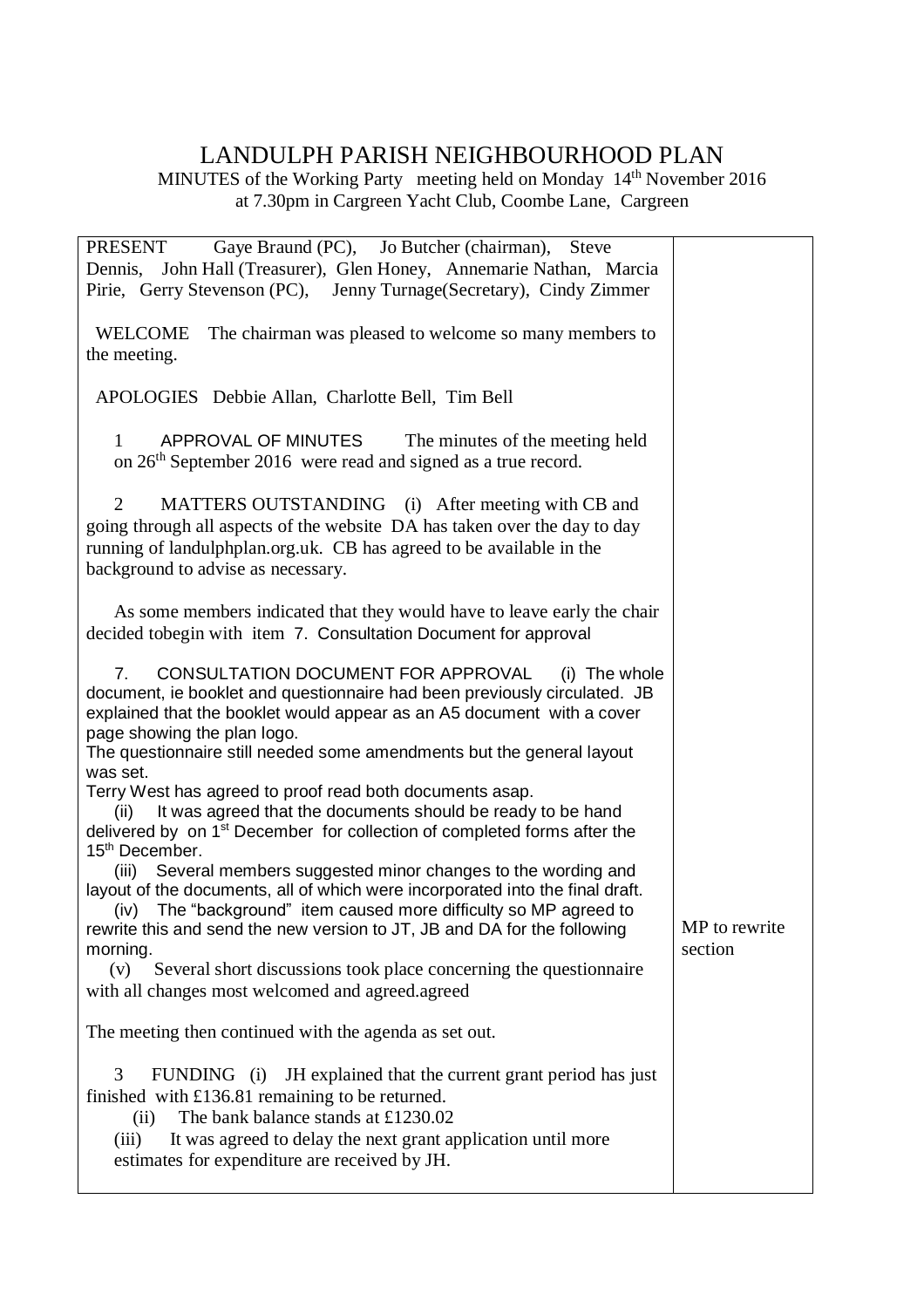| DISCUSS THE GRID<br>This item is no longer needed<br>$\overline{4}$                                                                                                                                                                                                                                                                                                                                                                                                                                                                                                                                                                                                                                                                                                                               |                                                          |
|---------------------------------------------------------------------------------------------------------------------------------------------------------------------------------------------------------------------------------------------------------------------------------------------------------------------------------------------------------------------------------------------------------------------------------------------------------------------------------------------------------------------------------------------------------------------------------------------------------------------------------------------------------------------------------------------------------------------------------------------------------------------------------------------------|----------------------------------------------------------|
| 5<br><b>TRAFFIC SURVEY</b><br>(i)<br>JB thanked JH and GH for all the<br>organisation and work involved in carrying out the traffic survey and<br>congestion survey.<br>(ii) several members indicated concerns about safety at the school.                                                                                                                                                                                                                                                                                                                                                                                                                                                                                                                                                       |                                                          |
| This matter to be discussed again at a later meeting.                                                                                                                                                                                                                                                                                                                                                                                                                                                                                                                                                                                                                                                                                                                                             |                                                          |
| YOUNG RESIDENTS SURVEY/CONSULTATION<br>6<br>$(i)$ JT<br>apologised that the survey was not yet available on the plan website so<br>most members had not had a chance to read it yet.<br>JB said there had been a good response with 17 replies out of 40<br>(ii)<br>delivered. (42.5%)<br>(iii) Some issues were noted:- (a) it was sad that so many youngsters<br>did not see themselves as working in the parish in the future as there<br>was a lack of jobs here.<br>(b) most wanted some public transport                                                                                                                                                                                                                                                                                    |                                                          |
| CORNWALL LOCAL PLAN UPDATE GS informed the group<br>$7_{\scriptscriptstyle{\sim}}$<br>that the latest version of the Cornwall Local Plan is now on the County<br>website. It shows that the Gateway area has 350 new homes planned for<br>the next 20 years and that areas must now create a need for affordable<br>housing before planning for them.                                                                                                                                                                                                                                                                                                                                                                                                                                             |                                                          |
| 8<br><b>DECISIONS SO FAR</b><br>JB, JT and DA will meet tomorrow morning to amend the<br>(i)<br>consultation documents in line with the suggestions from this meeting and<br>further submissions sent on line and decide whether it is practical to aim to<br>deliver the documents on 1 <sup>st</sup> December.<br>(ii) Marcia will rewrite the front page to be more "user friendly"<br>(iii) The rounds for delivering the consultation documents were<br>decided:-<br>Cindy Hodders way, Cloake Place, Coombe Drive and Coombe<br>Lane to Yacht Club<br>Upper Fore Street Start at Colin James and Jane Espig to<br>Jo                                                                                                                                                                        | JB, JT DA<br>Decide go<br>ahead<br>MP rewrite<br>section |
| <b>Barry Richards</b>                                                                                                                                                                                                                                                                                                                                                                                                                                                                                                                                                                                                                                                                                                                                                                             |                                                          |
| Annemarie Lower Fore Street Start at Nigel Cummings and<br><b>Two Rivers</b><br>Marsh Farm-Bests turning to Kingsmill(Val Taplins), including Treleavens<br>and the house opposite Treleavens( Sharon Eccles)<br>Church Lane Start at Barn House and Medano, turn left<br>Glenn<br>at top to Church<br>Penyoke Start Tamar (Mark Rickard)<br>Gaye<br>Debbie Start Landulph Cross, Shirley Kitney's to North Wayton<br>and down to Tinnel and Salter Mill,<br>Stockadon barns, farm, and Stockadon Villa<br>Vinegar Hill<br>Landulph Cross to include Industrial units, Grimsdale(<br>Marcia<br>Nikki Gill) the Forge( Dave Billngs) School and down to Marsh Farm and<br>Clogget( Chris Wyman Dave Peck)<br>Terry West Kingsmill Farm to Ellbridge.<br>ANY OTHER BUSINESS<br>9.<br>there was none |                                                          |